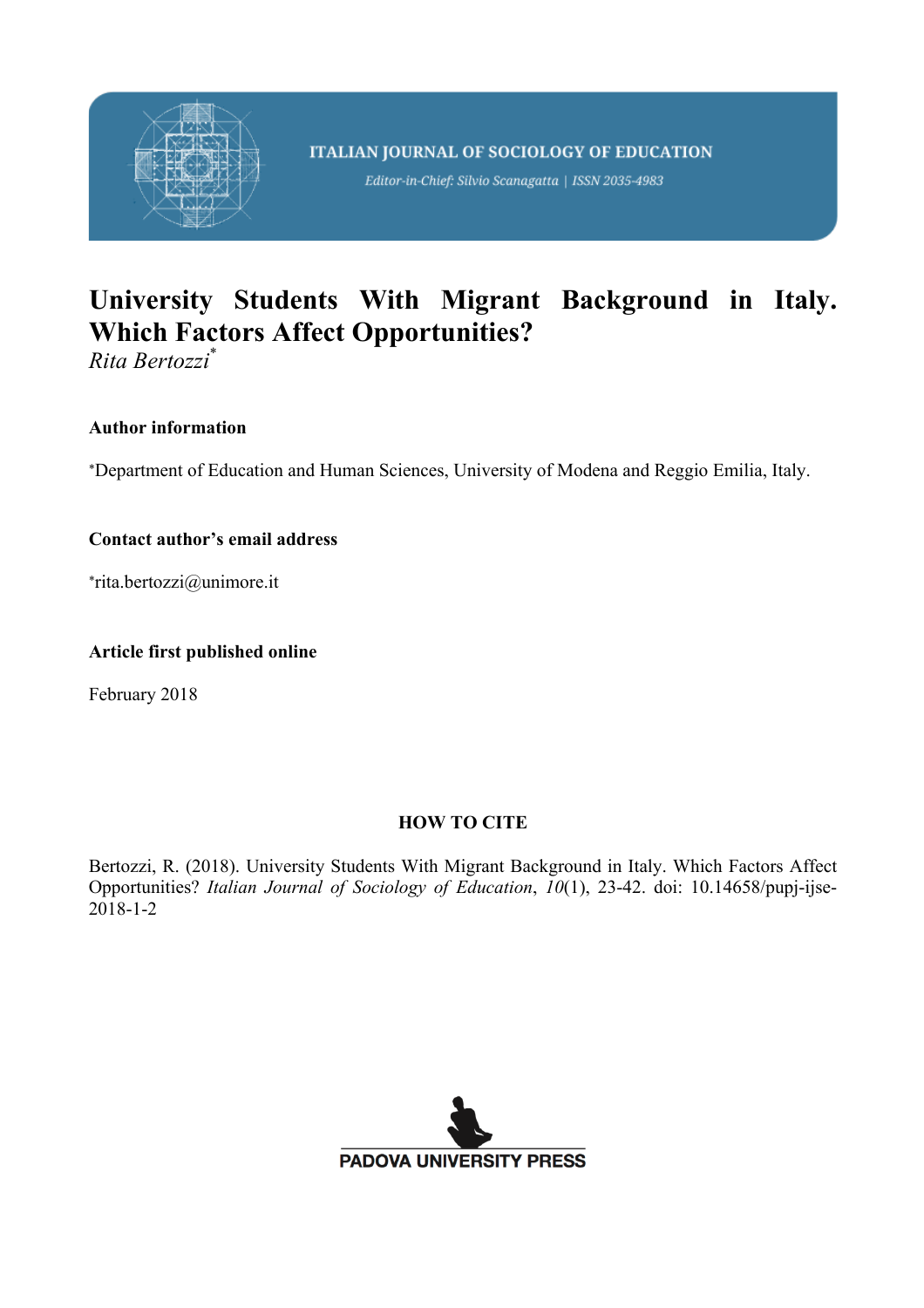## **University Students With Migrant Background in Italy. Which Factors Affect Opportunities?**

*Rita Bertozzi\**

*Abstract:* The paper reflects on the access of students of migrant origin to Italian universities, focusing on the choices and opportunities that these students encounter and the factors that can affect this transition. At the beginning, it presents a brief review of the international literature on this topic. Then, mainly based on a qualitative case study, the article highlights the influence of limited economic resources, social and cultural capital, type of secondary school diploma and information bias on these students' opportunities. The analysis highlights the positive impact of the permeability of Italian school system and the negative one of the weak school guidance policies. The policy implications are discussed at the end.

 $\mathcal{L}_\text{max}$  and  $\mathcal{L}_\text{max}$  and  $\mathcal{L}_\text{max}$  and  $\mathcal{L}_\text{max}$ 

*Keywords*: university students, migrant origins, constraints, opportunities

Department of Education and Human Sciences, University of Modena and Reggio Emilia, Italy. E-mail: rita.bertozzi@unimore.it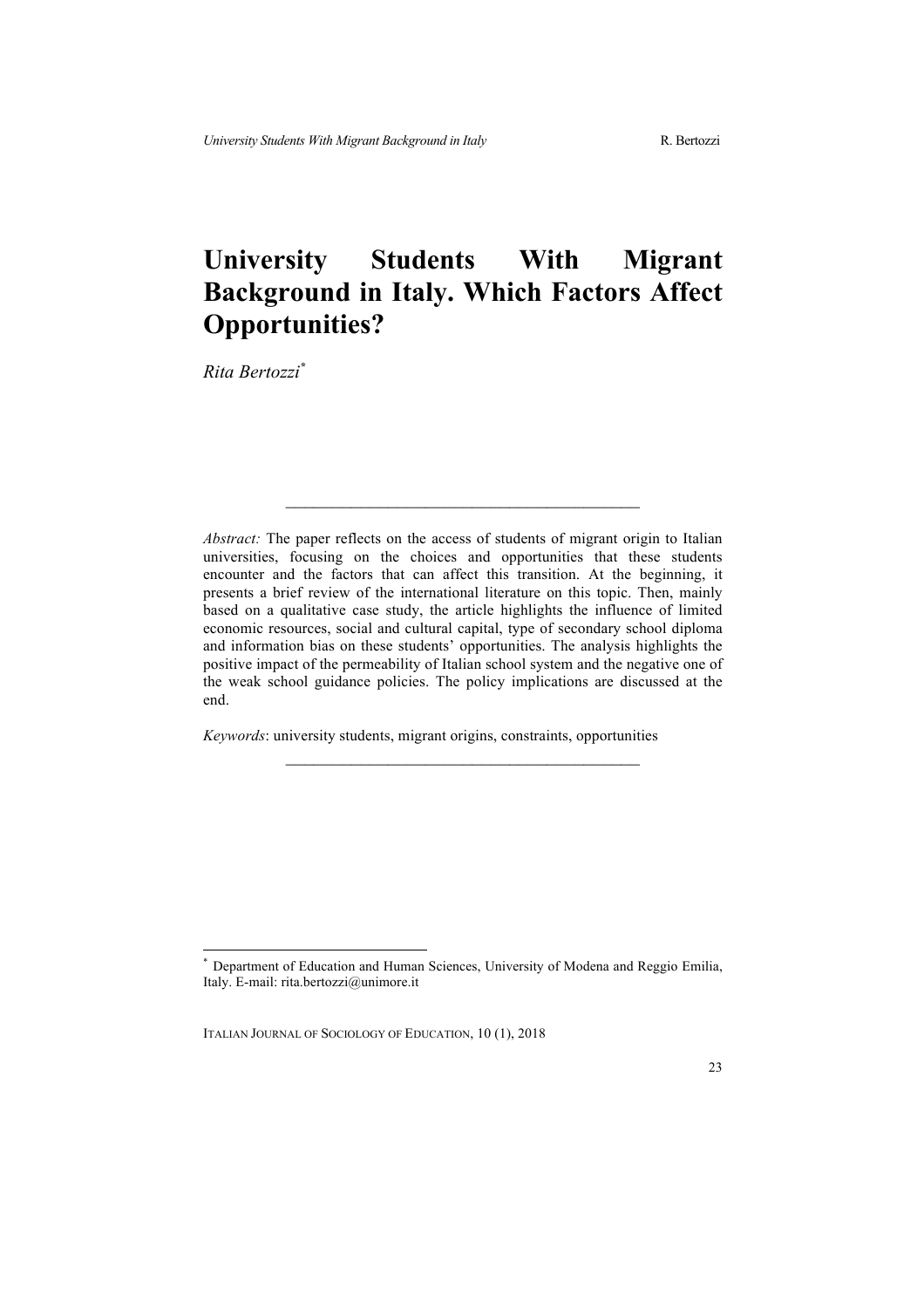#### **Introduction**

The university education of children of migrant origin is an issue that affects not only individuals but also the social and economic growth of a country in a globalized world. Yet numerous studies show that inequalities in educational opportunities, which also concern higher education systems, pose one of the most persistent challenges for Western societies. In Italy, various studies have focused on the transition to higher education of students with a secondary school diploma across the population, highlighting the effects of the specific secondary school track, the students' social and cultural background, and information biases. However, little attention has been paid to the impact of a migrant background.

This paper offers a reflection on the access of students of migrant origin to Italian universities, focusing on the choices and opportunities that these students encounter and the factors that can reduce the inclusivity of the tertiary education system. In summary, the paper presents a brief review of the international literature and looks at some comparative data on the transition choices of migrant and Italian students with a secondary school diploma. Subsequently, relying on the results of a qualitative research conducted in an Italian university, it examines in detail the elements that have affected the possibilities of migrant students to continue their university studies. The conclusions highlight the need for university policies that can strengthen and support the opportunities of students with migrant background to participate in the Italian university system, similarly to what is happening in other European countries.

#### **Theoretical background**

Post-secondary education among students of migrant origin is a recent topic of study in Italian sociology (Lagomarsino & Ravecca, 2014; Bertozzi, 2015, 2016; Paba & Bertozzi, 2017), mainly because the children of immigrant parents are only recently reaching Italian universities in significant numbers.

By contrast, at the international level, the transition to university of students with a migrant background has been investigated for some time now, through comparative studies that unfortunately do not include Italy due to the lack of nationwide data (Crul, 2012; Heath & Brinbaum, 2007,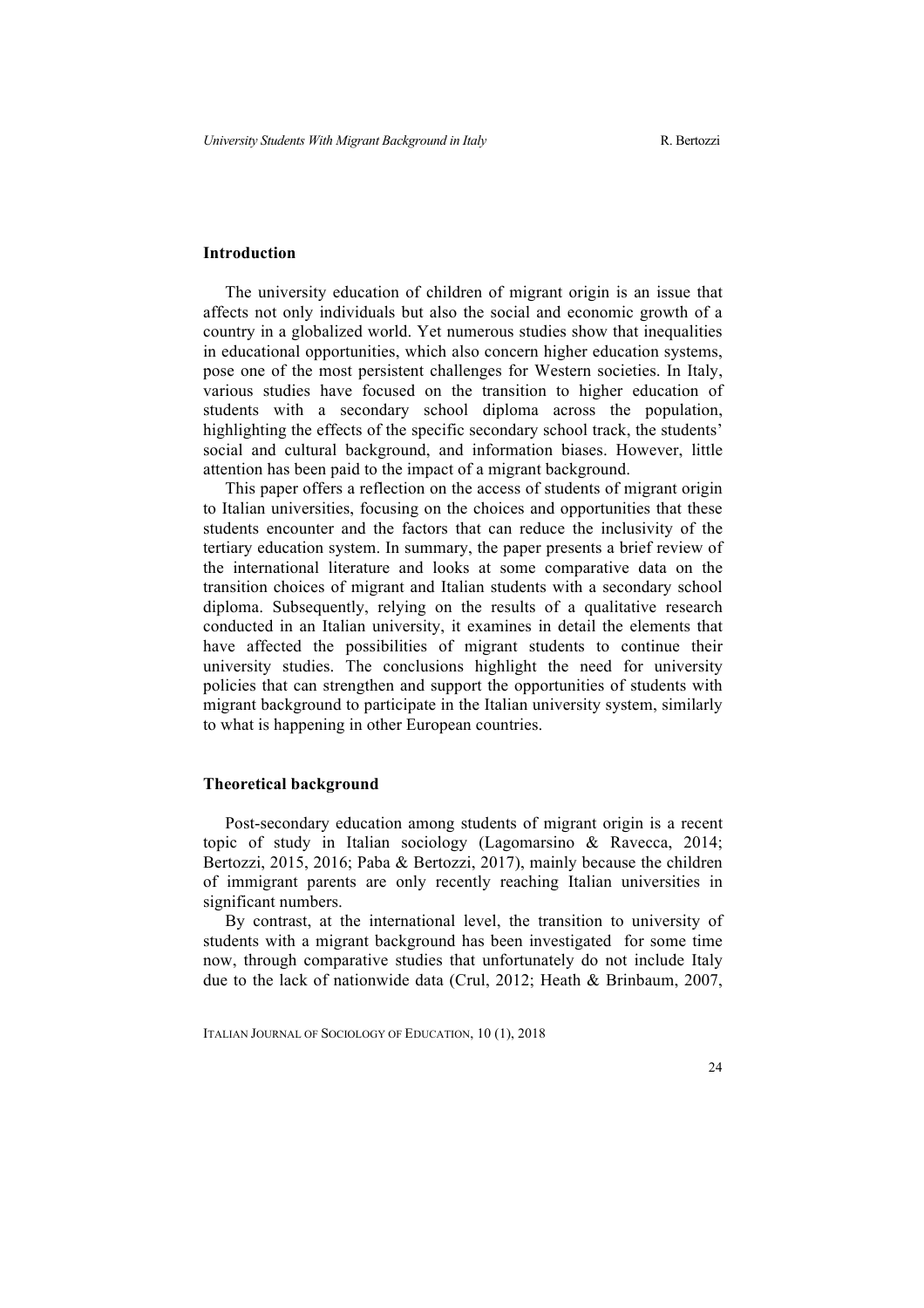2014; Griga, 2013; Griga & Hadjar 2014; Jackson et al. 2012; Murdoch et al.2014; 2016), and by research projects conducted in the countries with the largest immigrant populations, such as the UK, Germany, France, Switzerland and Sweden (Boliver, 2006; Kristen & Granato, 2007; Vignoles et al. 2008; Singh, 2011; Picot & Hou, 2013; Griga, 2014). While it is outside the scope of this paper to provide a detailed account of the theoretical analysis emerging from the international literature, we will point to a number of theoretical elements that can be useful for our discussion of the Italian case.

A now well-established fact emerging from the international studies is the persistence of inequalities in the school performances and levels of education achieved by migrant children compared to their native peers. These educational inequalities are rooted in both their migrant background and other factors, such as social status, parental education, economic capital, aspirations, different stratification of secondary school systems and the existence of alternative pathways to university entrance. In their detailed investigations of the influence of a migrant background, many European studies draw attention to the distinction between the primary and the secondary effects of ethnic origins, taking their cue from the analysis conducted by Boudon (1974) of the primary and secondary effects of social origins on levels of education (Heath & Brinbaum, 2007, 2014; Griga, 2013). As the performance data shows, the average results achieved by students of migrant origin are lower than those of their native peers, and these inequalities can be interpreted as the primary effects on learning (due, for example, to language difficulties, low level of parental support, mobility, and so on). There are, however, differences in the choice to continue to post-secondary and university education (when the results are the same) that are equally important and can be viewed as secondary results of migrant origins. In some cases, students of migrant origin go on to tertiary education in even higher numbers than their native peers, despite their worse secondary school performances.

Thus, while the migrant experience (direct or indirect) has negative primary effects on learning outcomes, educational choices can be positively influenced by migrant origins since they are often linked to personal and family assessments of the costs, benefits, and success opportunities of a particular educational choice, to higher educational expectations and a high value attributed to a university degree, to selection processes among migrants, and to the view that investing in education can be a way to avoid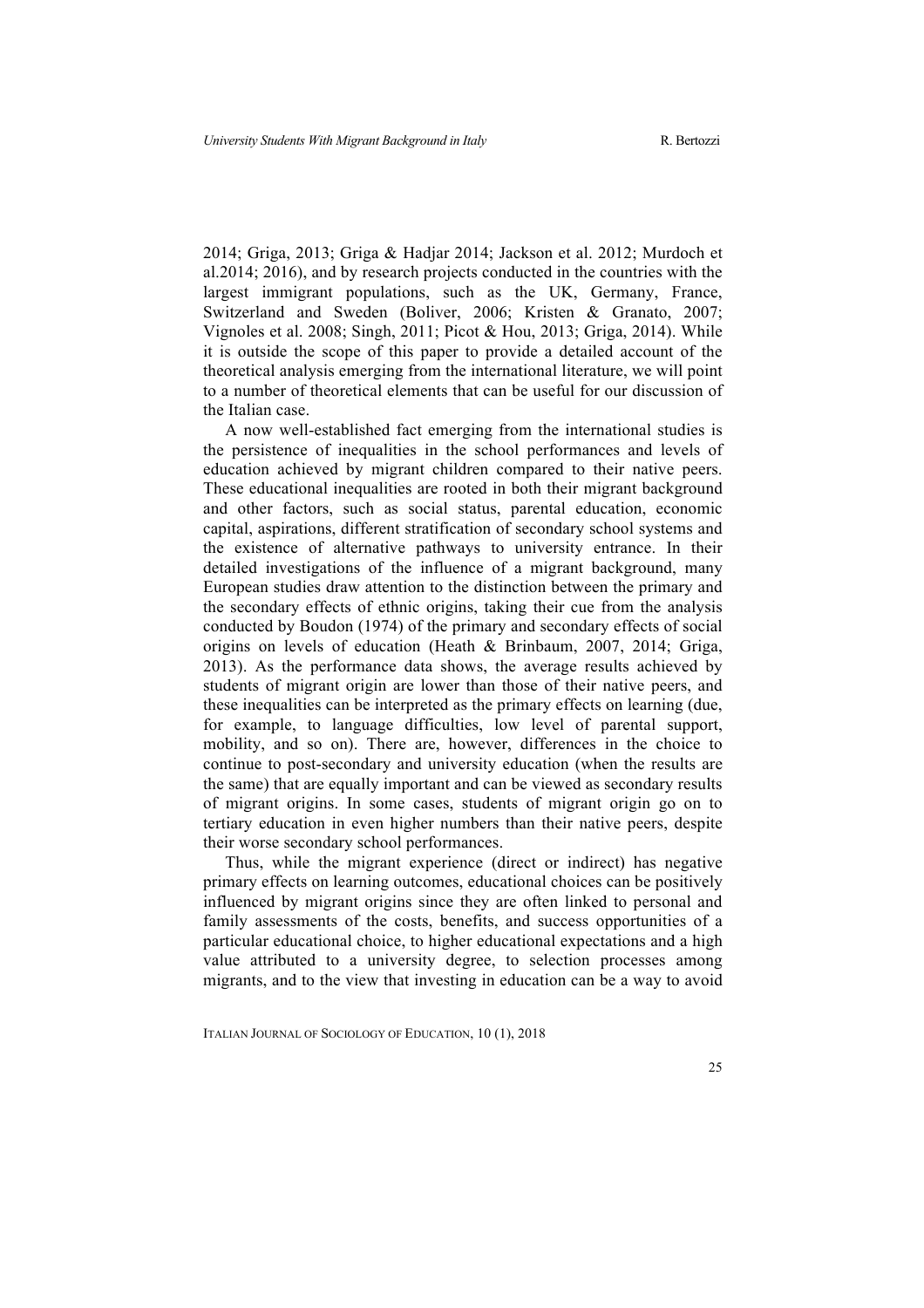unemployment and greater discrimination in the labour market (Griga, 2014; Rothon, 2007; Kristen & Granato, 2007; Griga & Hadjar, 2014; Jackson *et al.* 2012). However, the secondary effects of a migrant background are not consistently positive but vary according to nationality, socio-economic status, gender or area of residence (Griga, 2014). Moreover, the determinants of educational success are attributed not only to individual but also to institutional factors, such as the school system's organization.

A major study in this respect is the international standardised research programme known as TIES, conducted in eight European countries (Crul, 2012). Through this survey, the authors found that the educational opportunities and school outcomes of second-generation students from the same group of origin vary considerably across countries. The main focus of the study is the effect on school careers of the institutional arrangements of different school systems. The institutional factors considered include the degree of permeability of the school system, i.e. the extent to which students attending secondary school have the opportunity to change from a vocational to an academic track and vice-versa, and the method of transition to HE, i.e. whether it is automatic or the result of a specific choice. While academic tracks in secondary school usually lead students to go on to university, students with an academic diploma don't always continue their studies and, vice-versa, students enrolled in university don't always have an academic diploma. Both aspects play an important role for students with a migrant background, with significant differences across national contexts (Crul, 2013).

Research findings show that inequalities are lower in countries with a low-stratified school system, which provide alternative methods of entry to university (Griga, 2013, Griga & Hadjar, 2014). Studies focusing on France, Switzerland and Germany also show the benefits to secondgeneration students of having the opportunity to enter university with vocational diplomas insofar as these offer a "second chance" to many children of immigrant parents (Murdoch *et al*. 2016).

Going into higher education can therefore be assumed to be an important milestone for children of immigrant parents, and, to some extent, a frequently unlikely outcome considering the economic, social and cultural capital of many families (Schnell, Keskiner, Crul, 2013). Transition to higher education can result from rational or random choices, from conditioned or free choices, and can interconnect in different ways with the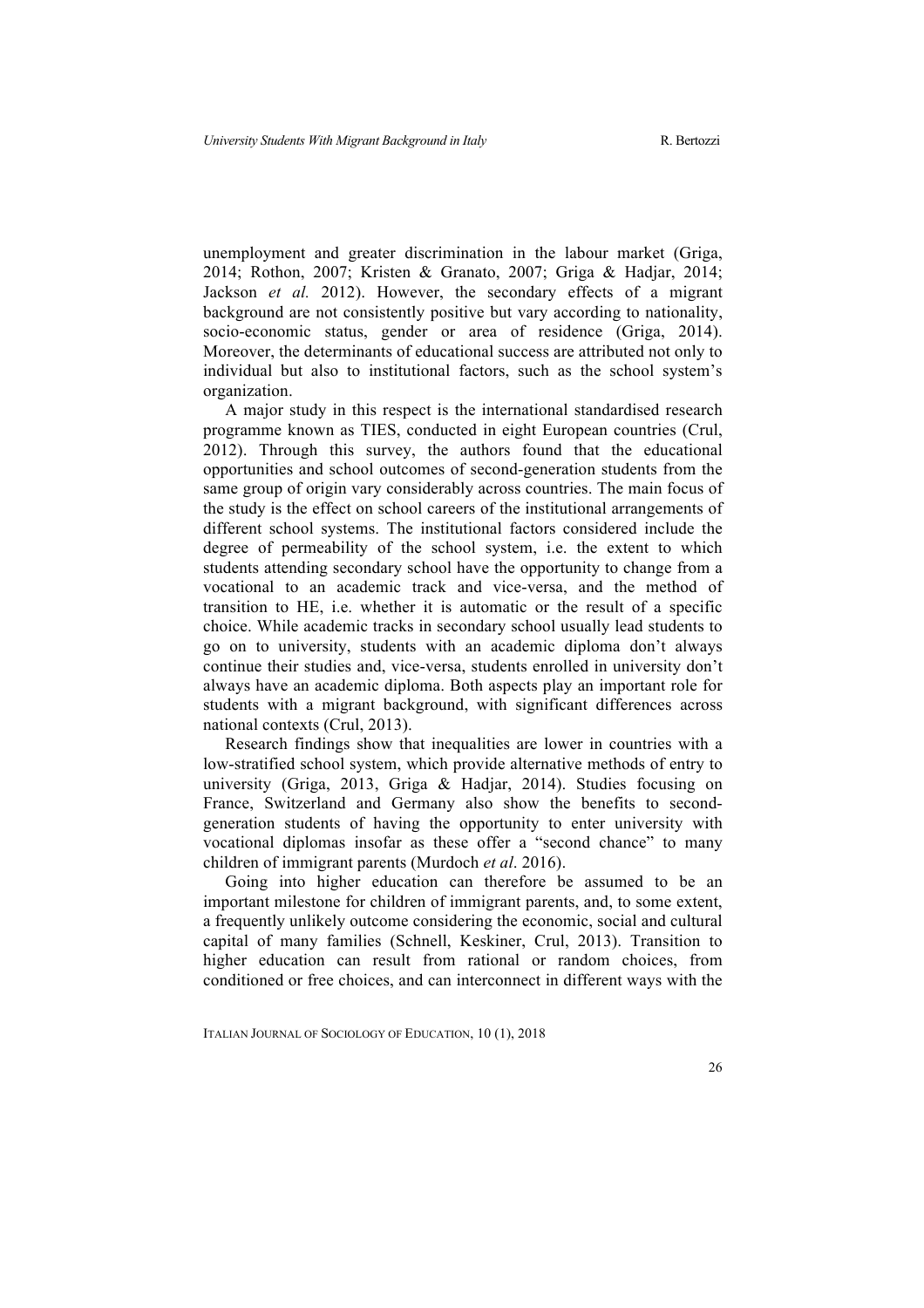family's cultural and social capital. Individuals can decide based on "what they themselves have thematized as restrictions and have recognized as desires arising from specific beliefs" (Ceravolo, 2016, p.47) thanks to the social networks they turn to. But choices can also be affected by different educational aspirations and expectations, which make a difference in terms of what students hope and what they think may actually happen with respect to their investment in university education (Minello & Barban, 2012; Vlach, 2017). It is therefore clear that it is possible to break the "perpetual cycle of the habitus inherited through class position" (Crul *et al.*  2017, p.16) and embarking on counter-intuitive trajectories.

Nevertheless, there are clear educational inequalities, and the socioeconomic variable remains one of the main sources of explanation for at least half of the gap between native and immigrant background students, even though it does not completely explain educational disadvantage. Indeed, even after controlling for social background, there remains a gap, which can be explained by looking at other factors, such as poor knowledge of the education system, language skills, upward social mobility aspirations, and ethnic segregation and stereotypes.

Turning to the Italian context, research studies show the persistence of educational inequalities between Italian students and students with an immigrant background in primary and secondary school, particularly with respect to outcomes, lagging behind and drop-out rates (Azzolini, 2011; Santagati, 2015). The stabilization of migrant projects, however, has shown that there are growing differences between first- and second-generation migrants. The gap with Italian students narrows when students of migrant origin were born or went to school in Italy from an early age, bringing second-generation migrants close to their native peers. The effects of this stabilization are also felt in tertiary education, with an increase in the number of students with migrant backgrounds. Even at this level, however, some inequalities arise and are beginning to attract growing attention.

Studies focusing on students with migrant origins in tertiary education have only recently been carried out. They include a pioneering research study conducted by Lagomarsino and Ravecca (2014) based on a sample of immigrant students from the University of Genoa, and a first analysis performed at the national level by Paba and Bertozzi (2017) on participation rates of students with a migrant background in tertiary education.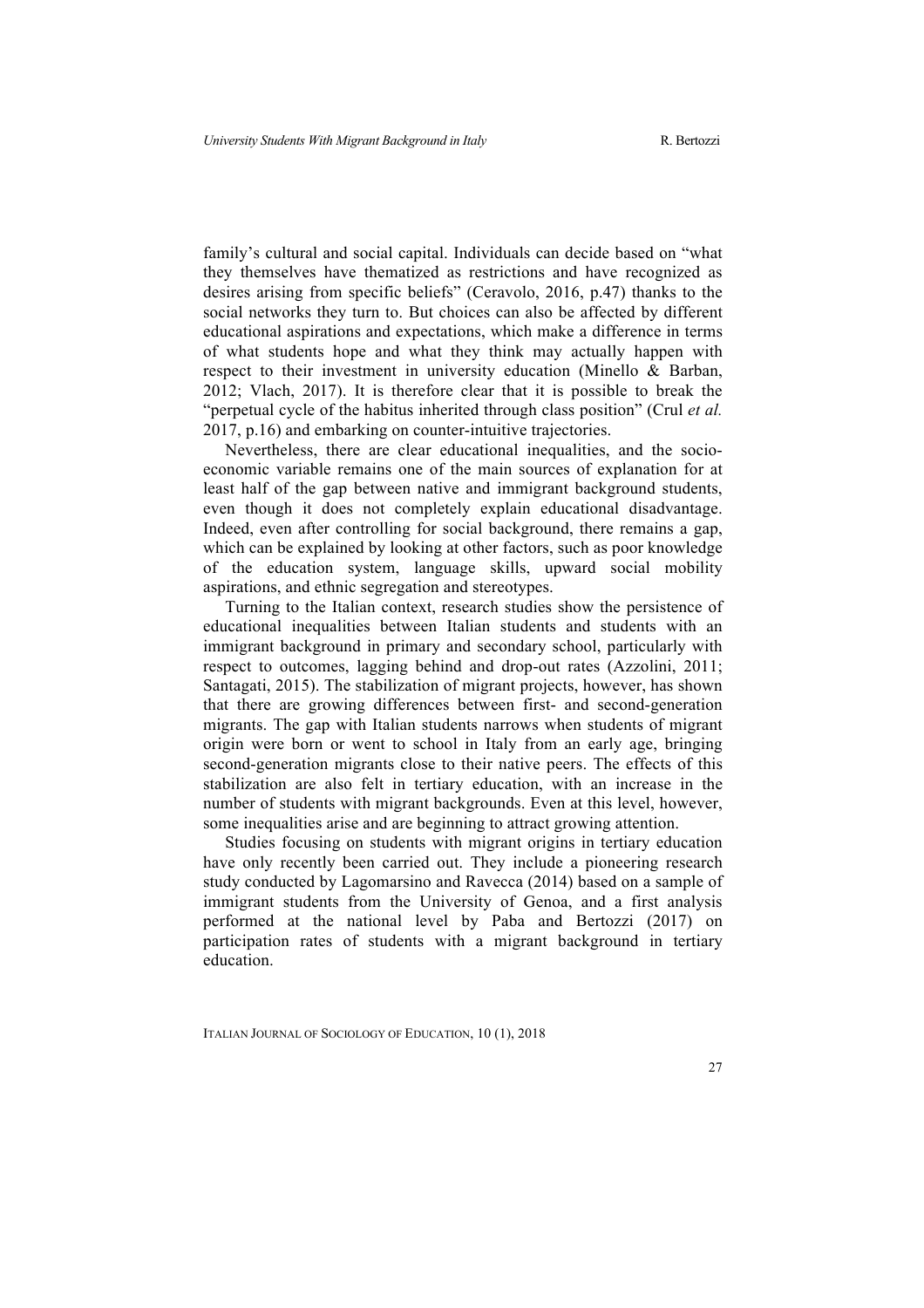The first study is very interesting because it shows that access to university is actually a stage in these young people's career progression rather than merely an achievement in itself or a sign of successful integration. The findings show how the university experience can be lived as a conscious and positive investment, though also as a frustrating or uncertain experience. The students interviewed in the study have followed different paths and have different expectations and resources. Their university experiences are therefore different and delineate different student profiles<sup>1</sup> and different ways in which students are affected by an immigrant background.

The second study provides insights into the transition choices of Italian and migrant students, highlighting the incidence of different secondary school diplomas, nationalities, and socioeconomic variables at the provincial level. Its findings highlight some important features of these transitions. The analysis confirms that the transition rates of the two groups differ substantially: the proportion of secondary school graduates with migrant origin who enrol in tertiary education in the academic year 2013/14 is significantly lower compared to that of Italian students.

Another important finding is the role played by type of secondary school attended. In the case of Italians, 75.9% of new university students hold a liceo diploma, and only the minority a technical (20.1%) or vocational (4%) diploma. By contrast, when immigrant students enrol in university, only 46% of them hold a liceo diploma and the majority attended a technical (39.3%) or a vocational school (14.1%). However, the authors explain that "this does not mean that immigrant students with a technical or a vocational diploma show a higher propensity to enter further education compared to natives. Transition rates by diploma type are actually similar for the two groups. The interesting finding is that a large proportion of immigrant students with a liceo diploma don't enrol in university" (Paba & Bertozzi, 2017, p.328). In other words, it is more common for migrant students to enrol in university without an academic diploma and, for those with an academic diploma, not to continue their studies. The analysis finds also other factors at play, such as national origins, youth unemployment rates and local community cohesion.

<sup>&</sup>lt;sup>1</sup> From the analysis of the data gathered in the research, the authors identified three student profiles: straight "targeters", novice walkers and disoriented students.

ITALIAN JOURNAL OF SOCIOLOGY OF EDUCATION, 10 (1), 2018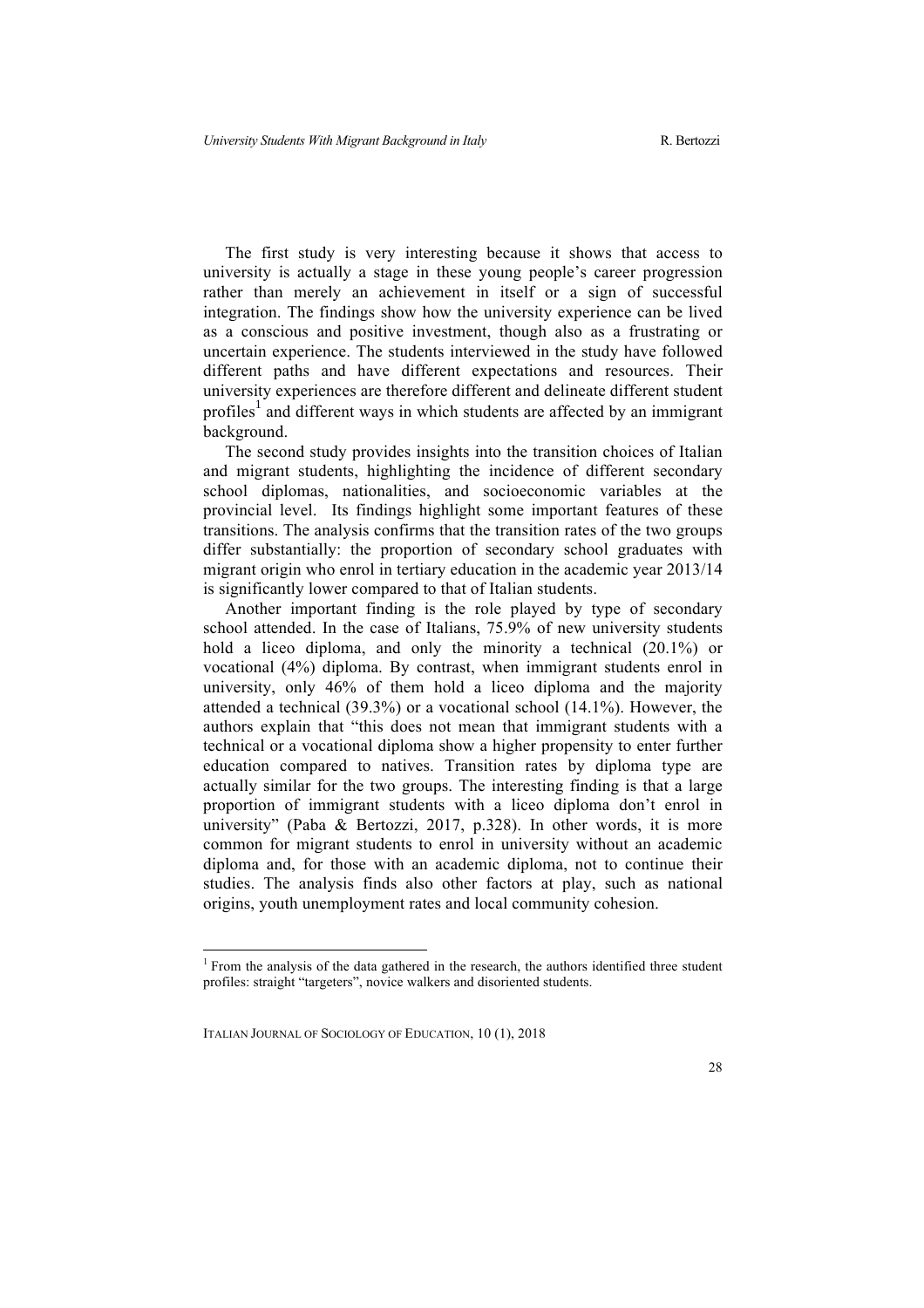Further differences between immigrant students and their native peers enrolled at the university emerge from the Government's statistics, such as lower grades in the final high school degree, an higher graduation age and a higher preference for social studies in their subsequent academic career (MIUR, 2015). Once enrolled at the university, immigrant students on average achieve fewer ECTS in their first year and have a higher drop out rate in the second year.

However, the Government's statistics, as well as the other national research findings, do not enable us to investigate the motivations of such choices or the factors that affect them. For this reason, qualitative analysis conducted by focusing on the biographical profiles of university students with migrant background, such as the first study we described above, can offer complementary insights.

#### **Research aims**

The study presented below builds on the research conducted in Genoa by Lagomarsino and Ravecca. Using their research design and expanding it with further topics of investigation, the project explored the experiences of students with an immigrant background enrolled in the University of Modena and Reggio Emilia. The research used qualitative methods to retrace their school paths to try to determine the extent to which their choice to go to university was influenced by the schools they attended prior to university, and by their social status, immigrant background, educational expectations, social and cultural capital, and teacher's guidance.

The empirical material consists of 33 interviews conducted in 2012- 2014 with university students of migrant origin who obtained their secondary school diploma in Italy and enrolled in the University of Modena and Reggio Emilia. The interviewees have different backgrounds: 8 were born in Italy, 5 were born abroad and were reunited with their families at an early age, and 20 were born abroad and arrived in Italy during primary or secondary school; a third of them have Italian citizenship; the majority hold technical (16) or vocational (11) diplomas and a minority have liceo (academic) diplomas (6). The groups of interviewees were set up with a view to ensuring diversity in terms of countries of origin (12), gender (13 males and 20 females) as well as type of degree course (14).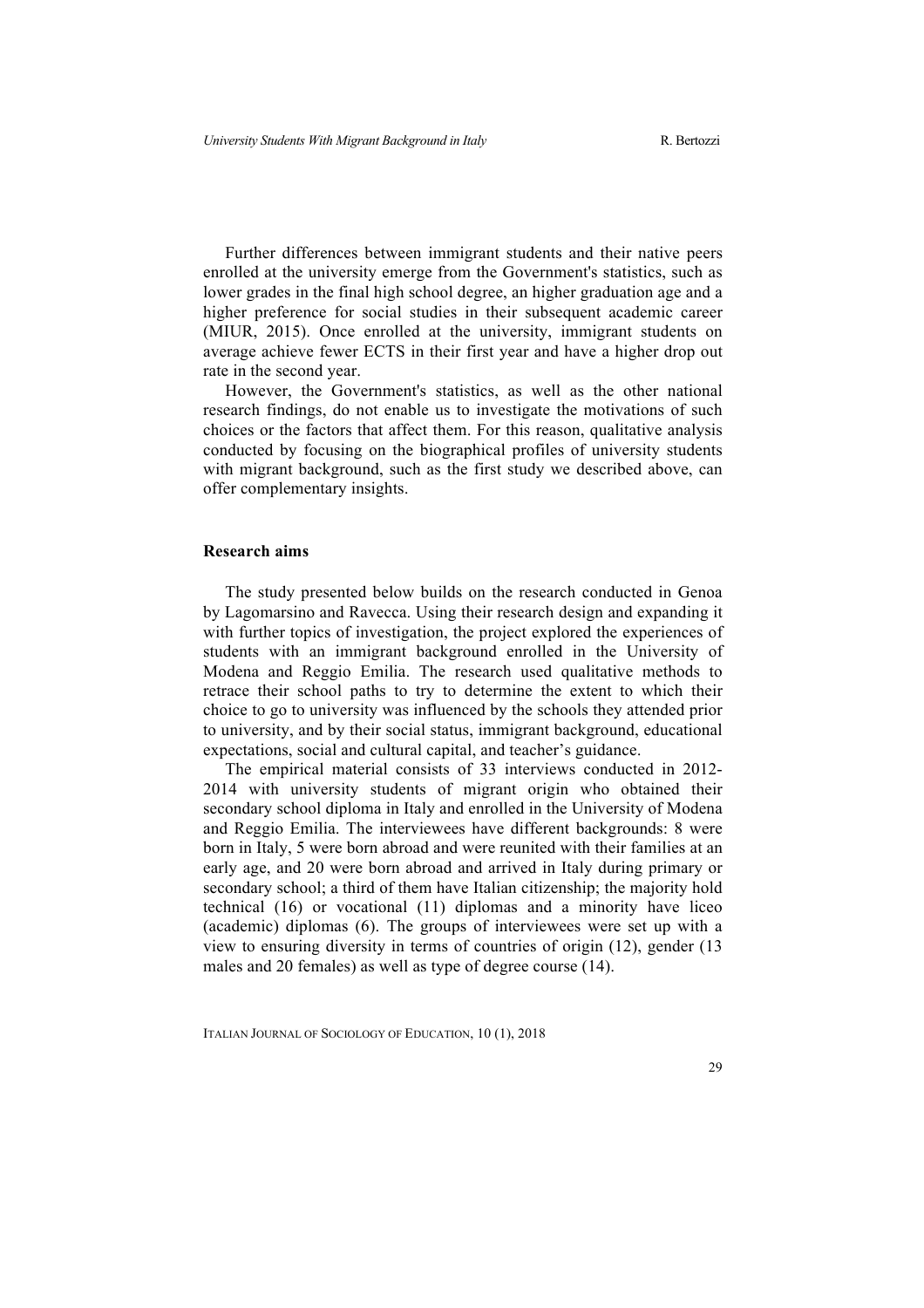As shown by the literature, decision-making processes can be of different kinds and be influenced by various factors. Previous studies have already shown the role played by social networks as well by structural factors in guiding choices. But the importance of personal aspirations and expectations is also widely recognized (Lagomarsino & Ravecca, 2014; Eve, 2017). Our case study has enabled us to investigate the students' motivations for choosing to go to university and the conditions in which they made that choice, evaluating the role played by migration backgrounds.

The research also focuses on the dynamics for accessing higher education and aims to offer insights into the possible increasing of inclusivity of the Italian university system with respect to students with an immigrant background.

#### **Factors affecting opportunities**

As mentioned earlier, students with an immigrant background seem to make different transition choices compared to their native peers. This does not imply that we assume "ethnic effects" to be the same for all the children of immigrants, since we believe in the importance of an intersectional approach (Eve, 2017). But our focus will be on the tertiary education opportunities for the children of immigrants and the factors affecting their choices in that respect. In other words, do they have the same opportunities?

The results of our research show firstly that there are a variety of life experiences which closely mirror the challenges typically associated with transition to adulthood (as generational experience) and the elements of complexity linked to a migrant background. There are confident students who have consciously chosen to go to university, have their families' support along with clear social mobility goals and a strong performance record. There are students with a non-linear educational pathway, marked by interruptions or changes, random or uninformed choices, inadequate support due to their immigrant background, but who are aware of the importance of continuing their education. Finally, there are students with language deficiencies, lack of commitment, who are more disoriented and lack family support, and for them drop out risks and failure rates are higher.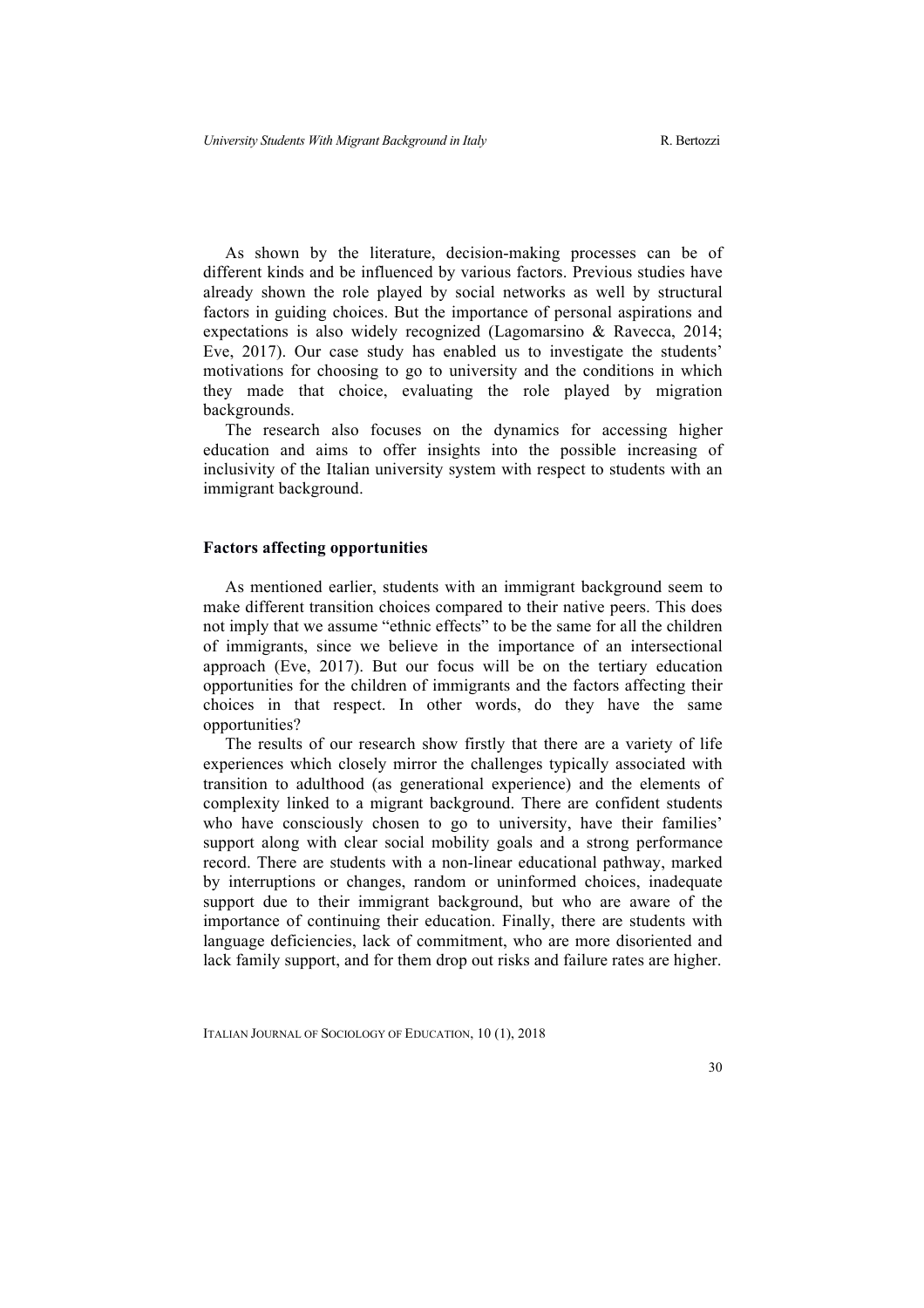For many interviewees, the desire to continue their education derives from family-based social mobility goals, although there are different levels of parental involvement and support, especially in relation to cultural capital. Student profiles show the various life chances (Dahrendorf, 1981) they have to face, with possible options and existing constraints. It is quite clear that opportunities are influenced by limited economic resources, social and cultural capital, type of secondary school diploma and the information they have. It is equally clear, however, that there are choice processes in which individuals have different ways of using their background and resources, sometimes even attaining unexpected outcomes.

An initial finding from the analysis is the positive effect of the permeability of the Italian school system. The Italian education system is based on a non-selective principle whereby the school track chosen at the age of 14 is not restrictive in terms of providing access to university after five years of secondary education. Irrespective of their diploma, students have the same opportunities for access to university, and indeed the interviewees come from different, mainly technical and vocational, tracks. However, previous school experience matters: students with vocational diplomas have a stronger representation in 'struggling' and 'reoriented' student profiles. This does not mean that the type of diploma determines success. The interviews reveal the existence of unexpected pathways: these are mainly students streamed to lower level tracks due to their migrant background and difficulties with integration into the Italian school system, but who have high personal and family ambitions and are therefore strongly motivated in their university course. In such cases, the permeability of the education system leaves open greater opportunities.

In lower secondary school it was quite difficult because of course I didn't speak Italian. Vocational school went better, but I had support from a lady who lives near my home ... I had one of the highest grades in my class for my diploma (...) I chose university because I like economics (...) I'll graduate, then I'd like to do two more years of postgraduate studies. (F., 23, Pakistan)

I was advised to a vocational school because I was not very inclined to the studies … it was like a personal challenge I said no, because I want to study and then I had the idea of doing the engineer, so I did a technical institute. Then I did a year in environmental engineering for continuity, but I left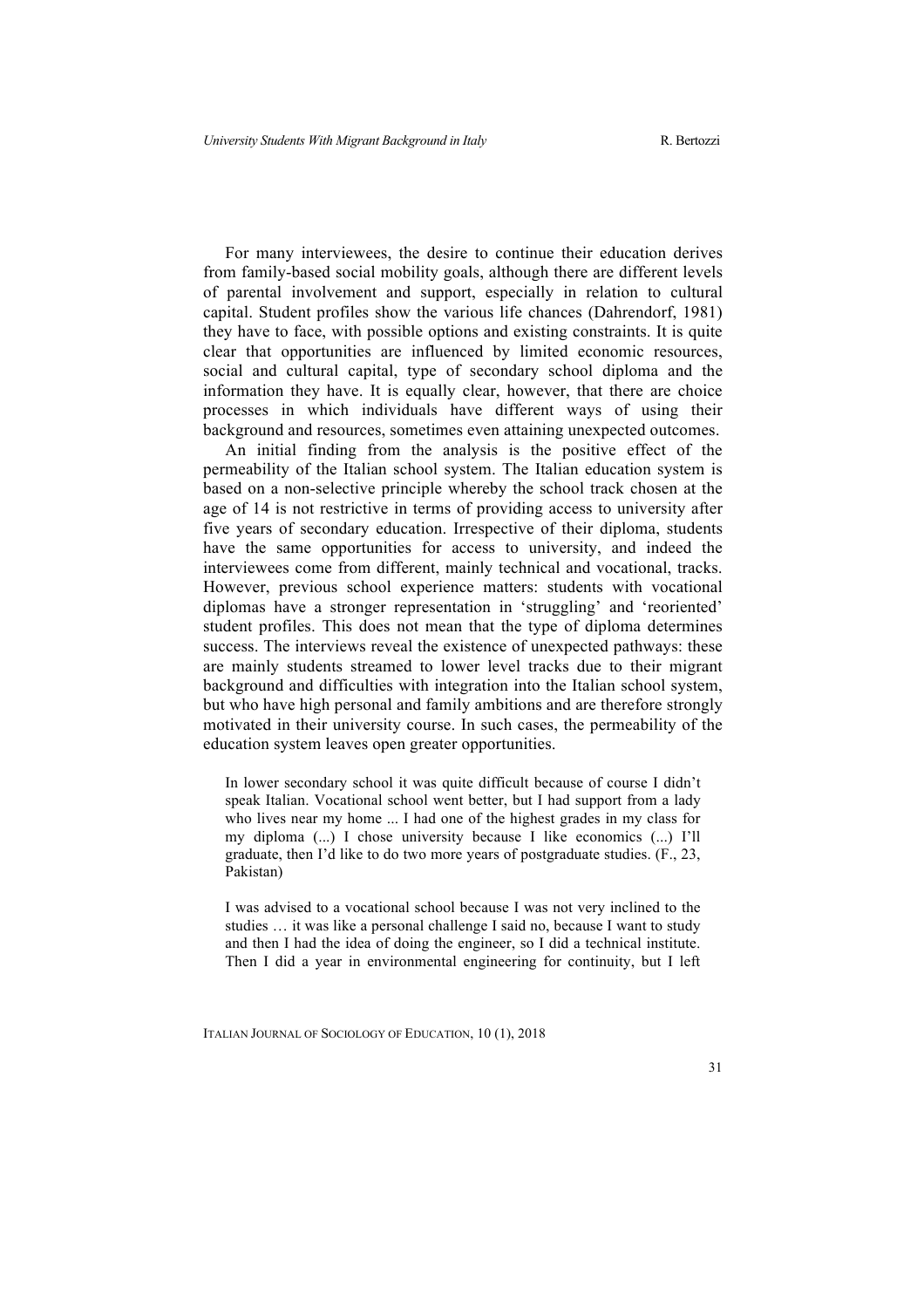because it was not my way. I enrolled in Education. I am now in the Erasmus programme (M., 26, India).

I was born in Italy. For lower and upper secondary school a friend always helped me with my assignments. I chose an academic school, I was rejected and I did not want to go to school anymore. Then I chose a vocational school. I noticed at the university that this school gave me little preparation. I had to learn a method of study over the years. Throughout this path, I always had the youth center as a support (M., 24, Morocco).

Another interesting aspect concerns the impact of cultural, social and economic capital on opportunities for access to tertiary education. All the interviewed students live in families with limited economic resources and this influences choice processes, leading to a preference for universities closer to home or to work and study at the same time. As other studies also show (Eve, 2017), low family income does not automatically affect dropout rates but is associated, rather, with lifestyles and the level of independence that students aspire to. Under Italian national policies on the right to education students with financial difficulties receive scholarships, and indeed almost all the interviewees are recipients of such scholarships. These awards, however, do not cover travel and living costs, and are conditional on gaining a minimum number of ECTS credits annually. This means that students place priority on passing exams at the expense of performance, while, for others, exam failure results in losing the financial assistance and the risk of not being able to continue their studies.

I liked economics, so I wanted to go to the university in Modena, but then I saw the cost of transport and said to myself that my parents couldn't afford to spend that much, so I chose this university, which is closer to home. I got the scholarship, but I didn't get the credits in time and I lost everything, I had to pay for everything (F., 22, Sri Lanka).

I got the scholarship. I took the exams a bit quickly for that reason, too. So, for some exams I only got a score of 20, and although I knew I could prepare better and retake it, I accepted the score to avoid the risks of loosing credits (F., 23, Albania).

I'm not as good now as I was in Ghana, because of both the language and the commitment ... then I didn't have any help at university, no one helps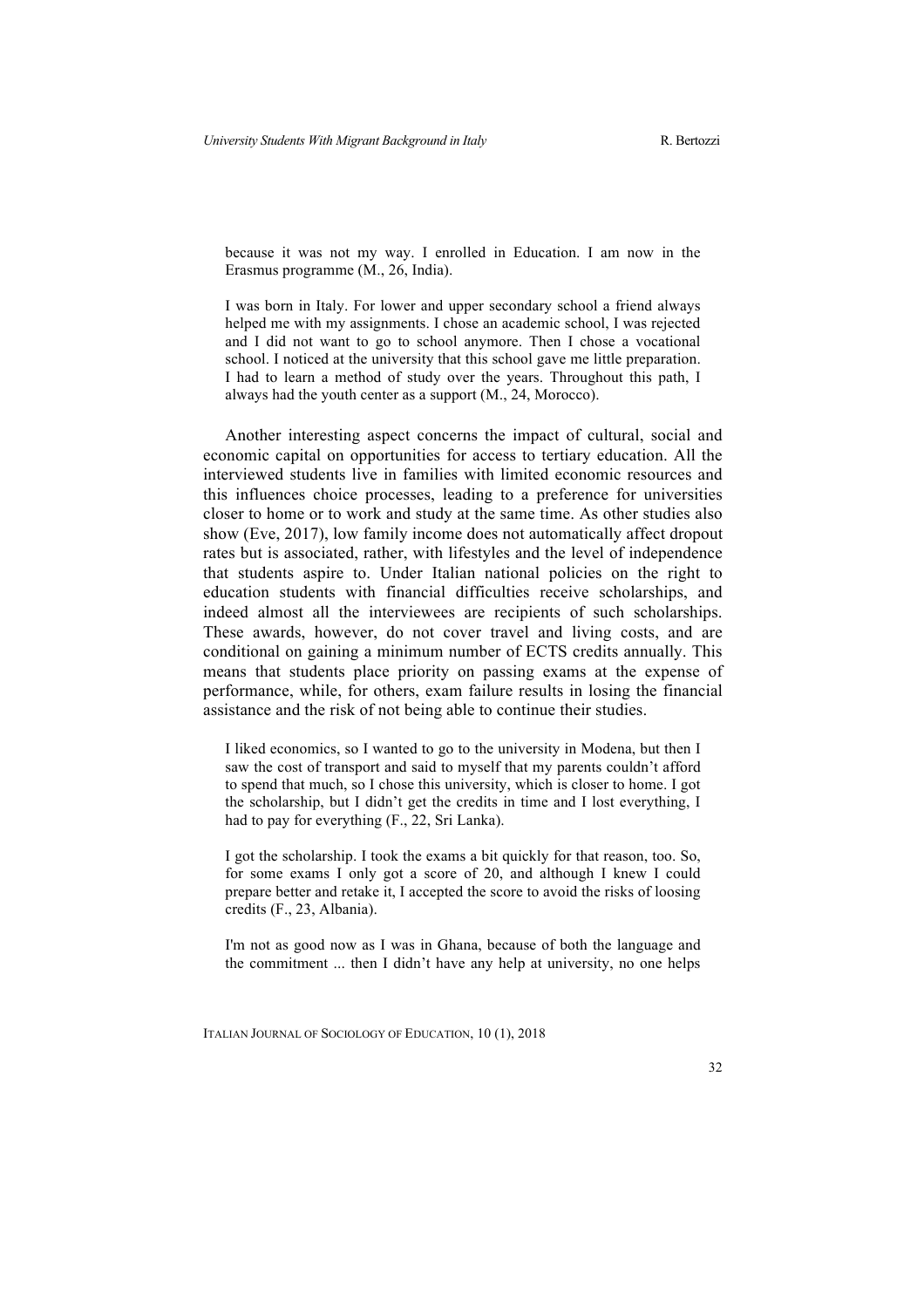you (...) I have my scholarship but I'm afraid I may lose it this year because I didn't get the required credits (M.,22, Ghana).

With regards to social capital and cultural capital, on the other hand, there are greater differences in relation to student profiles. Among confident students with smoother educational trajectories we find a higher proportion of parents with mid-high<sup>2</sup> levels of education who support their children's motivation to study. The situation is different with students whose parents have a low level of education. There can be a lack of interest in school, a low ability to provide support due to language difficulties or lack of knowledge of the school/higher education system, and an expectation that family circumstances will be improved through the children's educational career.

With respect to relational capital, the interviews bring to light two particularly interesting aspects. For many parents the main sources of information on educational choices were found to be ethnic networks (relatives, fellow nationals). Many parents do not possess the required information about the Italian school system even though they have lived in Italy for many years, and as a result they construct their beliefs simply by replicating the choices of cousins and other members of the community. This lack of knowledge becomes an additional source of disadvantage. In some cases, children compensate for their family's limited social capital by using their networks of friends and local education services. In such circumstances, the children may decide to undertake a different path from the one that their parents advise, relying on their own relational resources, or, alternatively, they may decide to accept the beliefs and advice of their family network and give lower priority to their own personal aspirations.

My parents enrolled me in a vocational school, I didn't know how the school system worked in Italy, because in Ghana it was a bit different ... they enrolled me in a vocational school simply because that's what my cousin did, they didn't know much about schools and didn't even know what I was doing in Ghana (F., 22, Ghana).

<sup>&</sup>lt;sup>2</sup> The parents' educational qualifications are hardly ever recognized in Italy, but the fact that they have a degree or a secondary school diploma means having symbolic and cultural resources that translate into greater support for their children's education.

ITALIAN JOURNAL OF SOCIOLOGY OF EDUCATION, 10 (1), 2018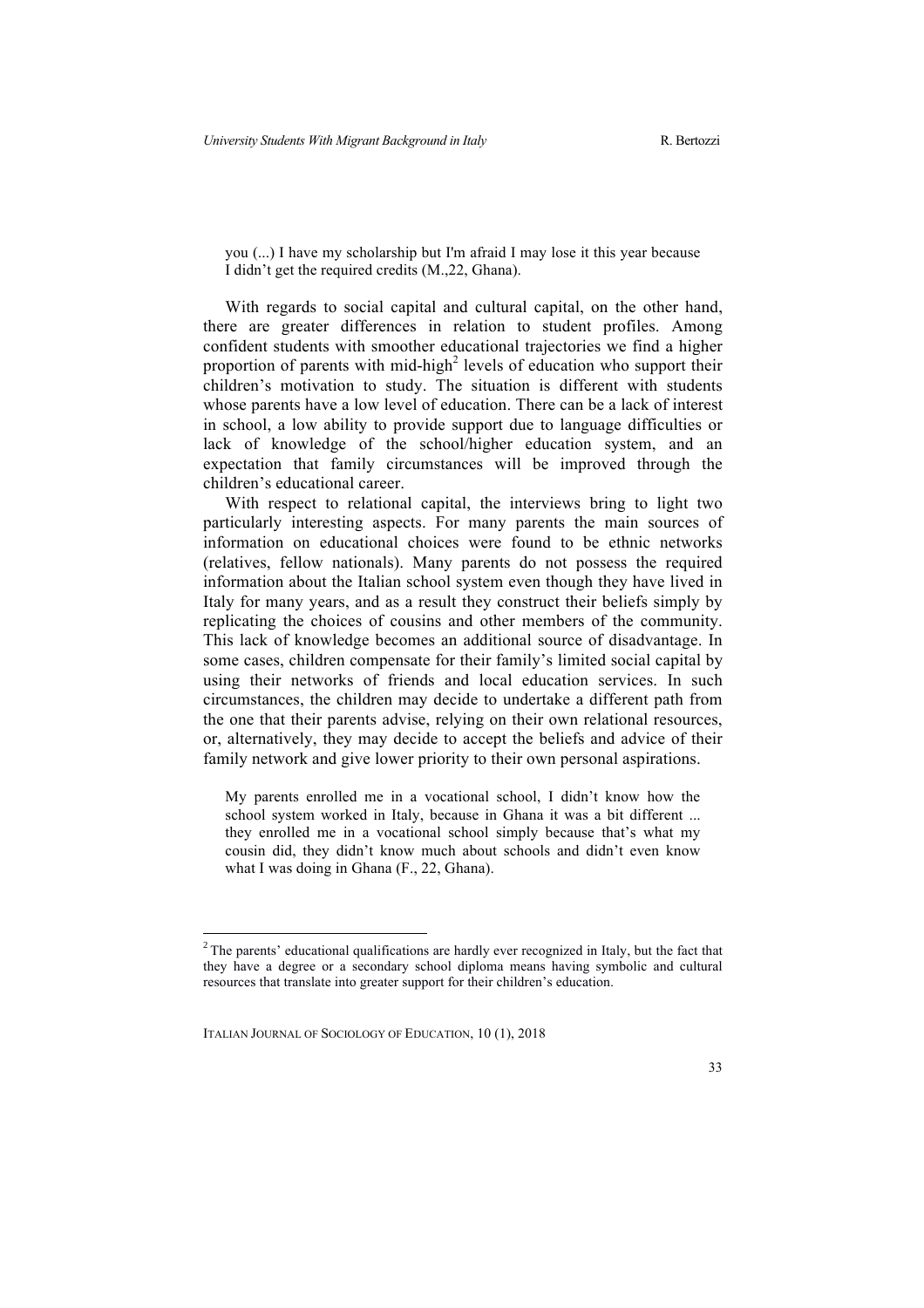This is a factor that seems to adversely affect children's opportunities, leading to random or uninformed choices or to decisions that are heavily influenced by relatives, friends, and teachers. However, the analysis of these students' school trajectories has shown how an initially low social capital can evolve and change through the course of their school career (Costa & Lopes, 2011), thanks, for example, to the consolidation of their network of friends and to the people they met during their primary and secondary school years, thereby significantly diversifying the resources available to them. Actually, almost half of the students surveyed are engaged in local associations, both culturally mixed and voluntary, and this is a valuable aid in their choices.

I was born in Italy, I lived here for 6 years, then for family reasons my parents took me to Ghana, left me by my uncles for five years and then I returned here during the lower secondary school. I had some difficulties getting back, because moving, family problems... I was somewhat scumbagged, but afterwards I succeeded. Family problems made me isolate. I had a close relationship with the youth workers of my neighbourhood, they helped me, I always went to them, they gave me the motivation to move on. They also helped me in choosing the university (M., 20, Ghana).

Teachers also affect the students' opportunities. For some students, teachers offer valuable encouragement to continue to study despite the challenges they face; for others, the teachers' advice is systematically directed to 'downward' choices, highlighting stereotypes and prejudices linked to immigrant origin. The latter is the most common situation in the interviewees' experiences, as teachers' guidance often directs them to vocational schools. Some of the interviewed students feel they have gained insufficient skills from previous study and only realize when they are at university that they had made the wrong about which secondary school to enrol in. Confident students are those who have more tools to go against teachers' advice.

A teacher said to me 'if you like languages, go to this vocational school', instead of sending me to a technical school, she too advised me to go to a vocational school (F., 20, Moroccan).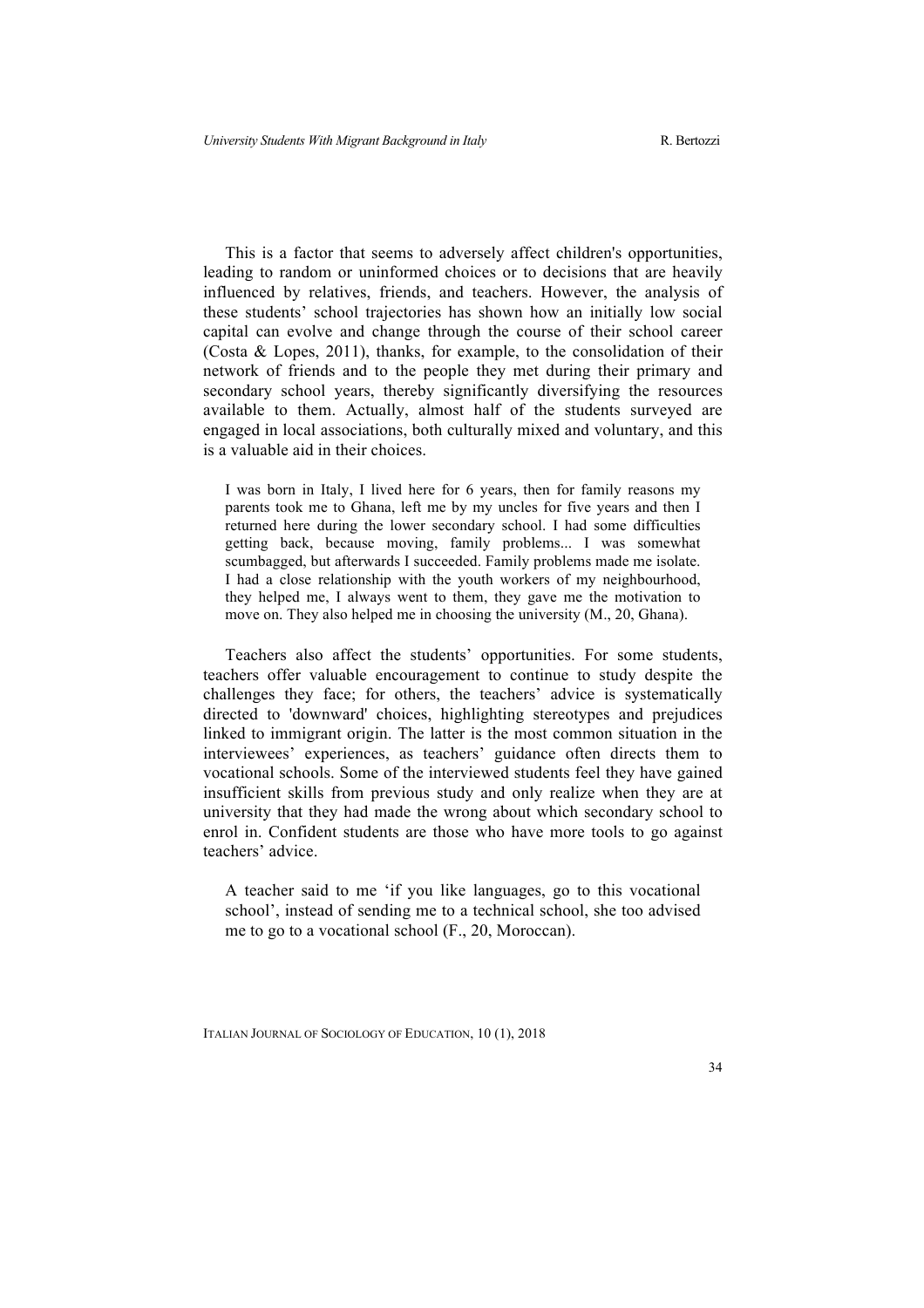What really upset me was this situation you're in, with teachers forming an opinion of you, because I wasn't doing badly, I did have some difficulties, but they said to me 'go to a vocational school', i.e. foreigner-vocational school. But I didn't want to take vocational courses (...) I sent my pre-enrolment form to the social sciences liceo and forged the signature (…) Then, for university, I got everyone officially involved when I took the test for Biology (F., 23, Albanian).

Overall, the university experience of young respondents is less problematic than their experience of previous school stages, especially from a relational point of view (there is more individual study, groups are more flexible and open). Migrant origin, however, adds some elements of complexity, both in the construction of educational paths, due for instance to language issues and interruptions in school careers, and in the definition of individual life plans (due to the presence of different cultural models, the redefinition of the sense of belonging, and expected behaviours among fellow nationals). Cultural variables also affect some choices: the prestige of certain professions in the countries of origin influences family expectations and enters into the cost-benefit analysis of choice. There are also some cultural differences in the transmission of parental aspirations concerning schooling.

After secondary school, I immediately thought of going to work ... but there was a part of me who wanted to continue studying, because even in Morocco, we do not stop at the secondary education. In Morocco we have the university and if you stop before they give you nothing. Even my cousins went to the university in Morocco ... and then I said they are in Morocco and I'm here in Italy where there is more chance to go out, go abroad. I also thought I would continue to study (F., 21, Morocco).

My parents know that I did a vocational school, more oriented towards work, and they are surprised that I am so well at university ... moreover this university in Egypt corresponds to one of the most prestigious in Egypt, absolutely (F., 22, Egypt).

Discrimination and racism are experienced by some students due to their immigrant background and have had an impact on their educational trajectories (e.g. interruptions, illness, school failures). The main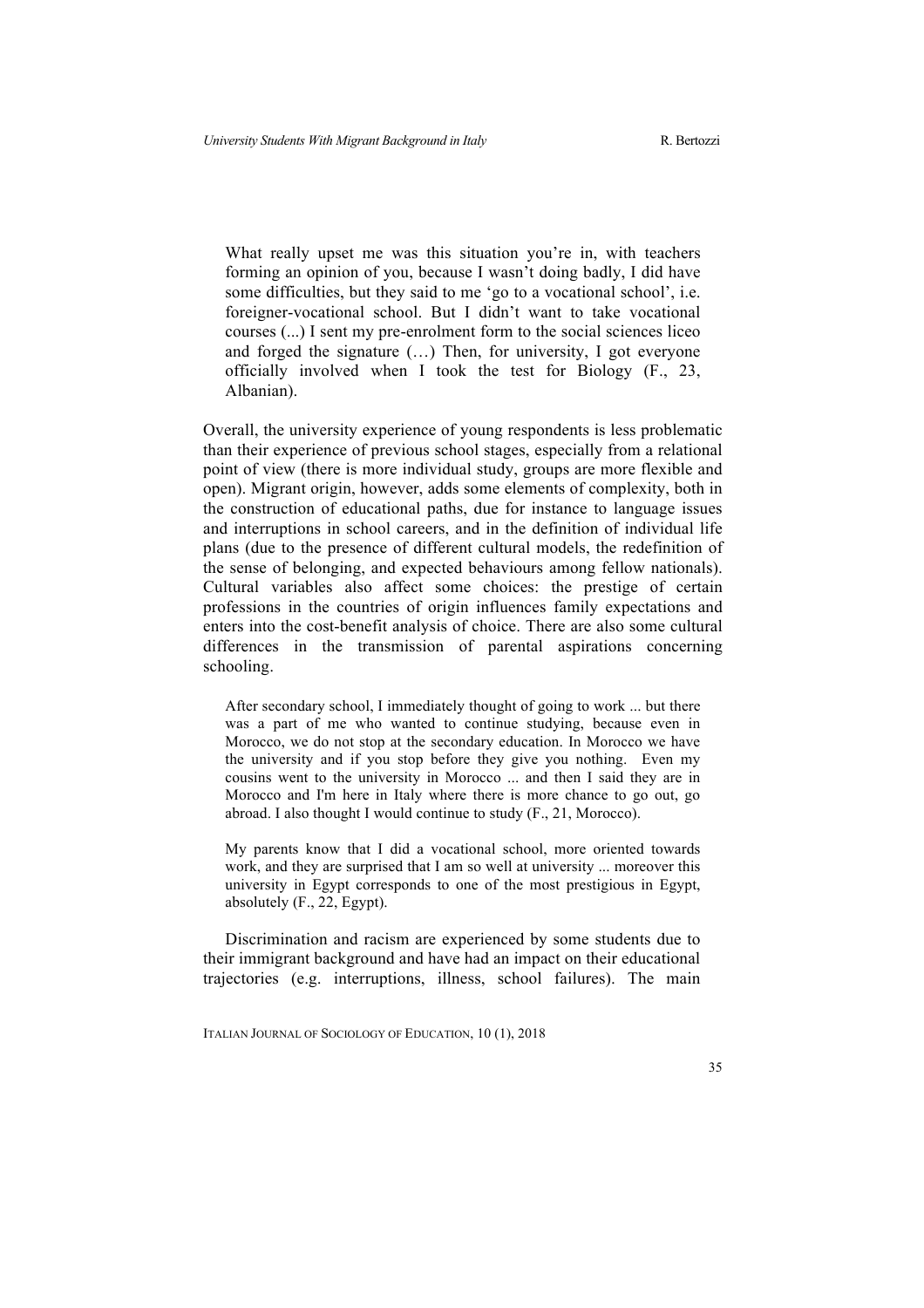difficulties arise for late-arrived children, but even those who were born in Italy are not immune: in all cases, the successful resolution of this situation occurs in the final years of secondary school, and the problems seem to disappear at university.

My class mates said bad things about us thinking I couldn't understand, but I did understand ... and things got worse from year to year... in fifth grade I also had some health issues because being there for 8 hours a day, listening to all the things that were being said didn't do me any good. After secondary school diploma, I stopped for a year (F., 24, Indian).

Finally, looking the school histories of these young people enables us to identify a number of elements that can be linked to the secondary effects of immigrant origins on choices. Although their previous school outcomes are not always brilliant and their family's social status is generally low, the young interviewees have decided to invest in tertiary education for various reasons. These include the desire to attain a higher social status than their parents, the idea that a higher education qualification could counteract any discrimination they may face in the employment market, the wish to act consistently with the investment made through migration by their family unit, and the belief that entering higher education puts their educational career on an equal level with that of their Italian peers. Access to university is thus perceived as a means to achieve greater inclusion.

I continued to study because I had my mother pushing me. The reality is that if you are not Italian through and through and employers have to make a choice, they'll choose Italians, and if you have something extra, you are in a better position (M., 27, Moroccan).

I don't want to be considered the foreigner who stops ... who becomes a factory worker like my mother, NO! I would like to continue to study forever. (F., 20, Moroccan).

I decided to continue to study first of all because I'd like to have good qualifications, I mean, basically I'd like to do what my parents haven't been able to do. (F., Egyptian, 20).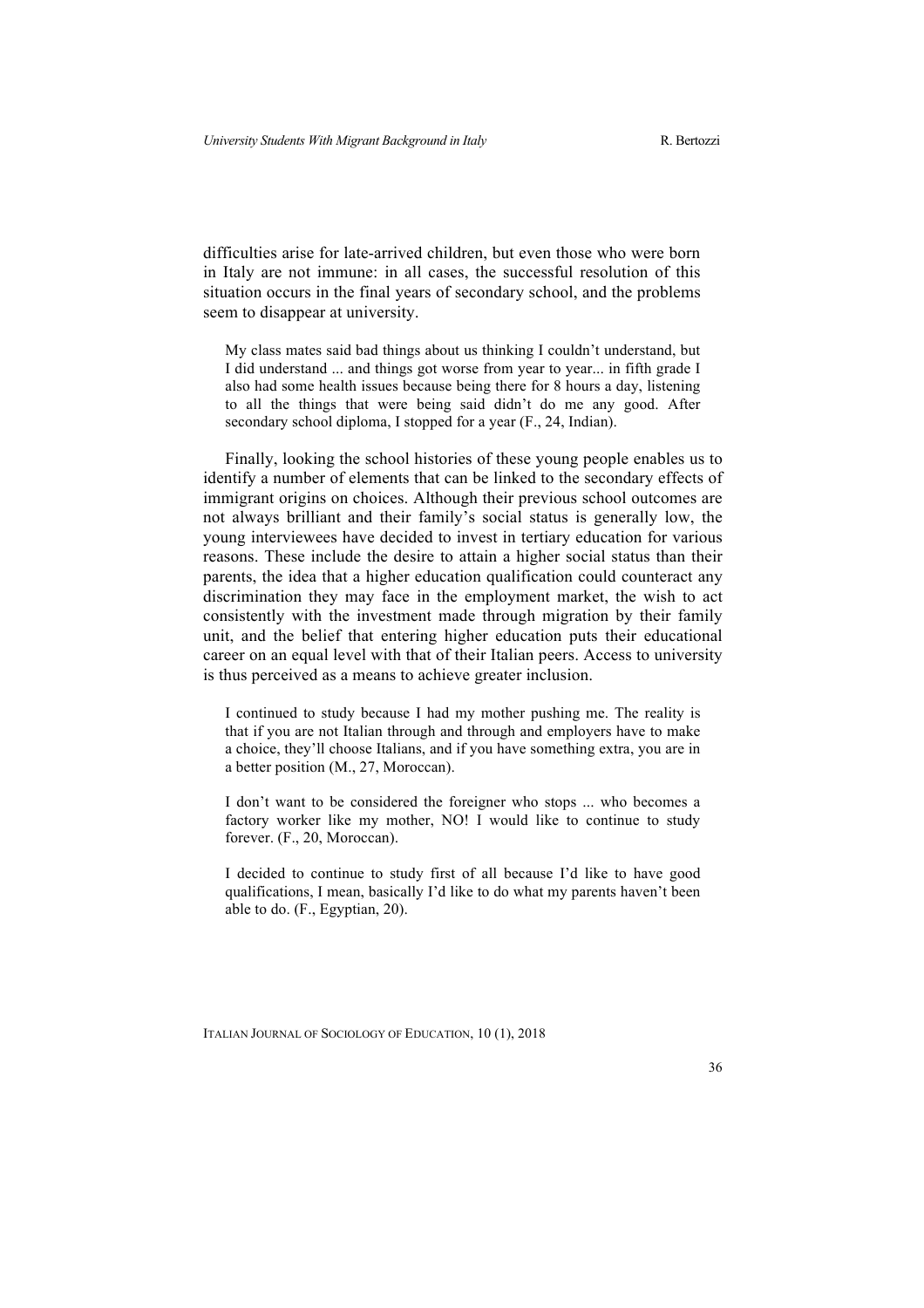#### **Widening the inclusivity of Higher Education**

The research points to the factors that might affect the inclusion of students with immigrant background in Italian HE, such as previous schools experience, social and cultural capital, language skills, ethnic stigma, economic resources and migrant background. For migrant origin students being kept out or at best at the margins of post compulsory education can actually mean missing out on significant opportunities and benefits since participation in higher education is linked to more and better employment options, higher levels of income and prosperity, and improved health and wellbeing.

Higher education is an important milestone for the inclusion of these students. Many respondents are studying to get more highly skilled jobs than those of their parents. Many believe that employment selection will be made on the basis of qualifications and that a university degree may counterbalance the ethnic stigma. But the equality of employment opportunities for these graduate students still needs to be investigated in Italy, as well as the possibility of social mobility provided by their qualifications. Initial insights from Eurostat data (2016) show that second generation immigrants<sup>3</sup> in Italy aged 25-54 had higher tertiary educational attainment (26.7%) than their native peers (19.1%) but lower employment rates (66.7% vs 68.6%). A number of recent studies provide grounds for reflection on the benefits that an immigrant background can provide to children of immigrant parents with a degree in terms of their professional careers, thereby opening new areas of inquiry for future research (Eve, 2017).

Another important point is the little attention paid to this topic in Italy. The increasing number of university students with migrant background is highlighting an apparent paradox: while Italian universities and the labour market are placing more and more emphasis on internationalization, they don't seem to be aware of this other kind of international presence. Often, Italian universities restrict their use of the term "students with foreign origins" to international students or "foreign mobile students" (Teichler, 2015), but scarce attention is given to youths with migrant background who have graduated in Italy and who will most likely remain there for the rest of

<sup>&</sup>lt;sup>3</sup> In Eurostat data second generation immigrants are defined as immediate descendants of immigrants born in their country of current residence.

ITALIAN JOURNAL OF SOCIOLOGY OF EDUCATION, 10 (1), 2018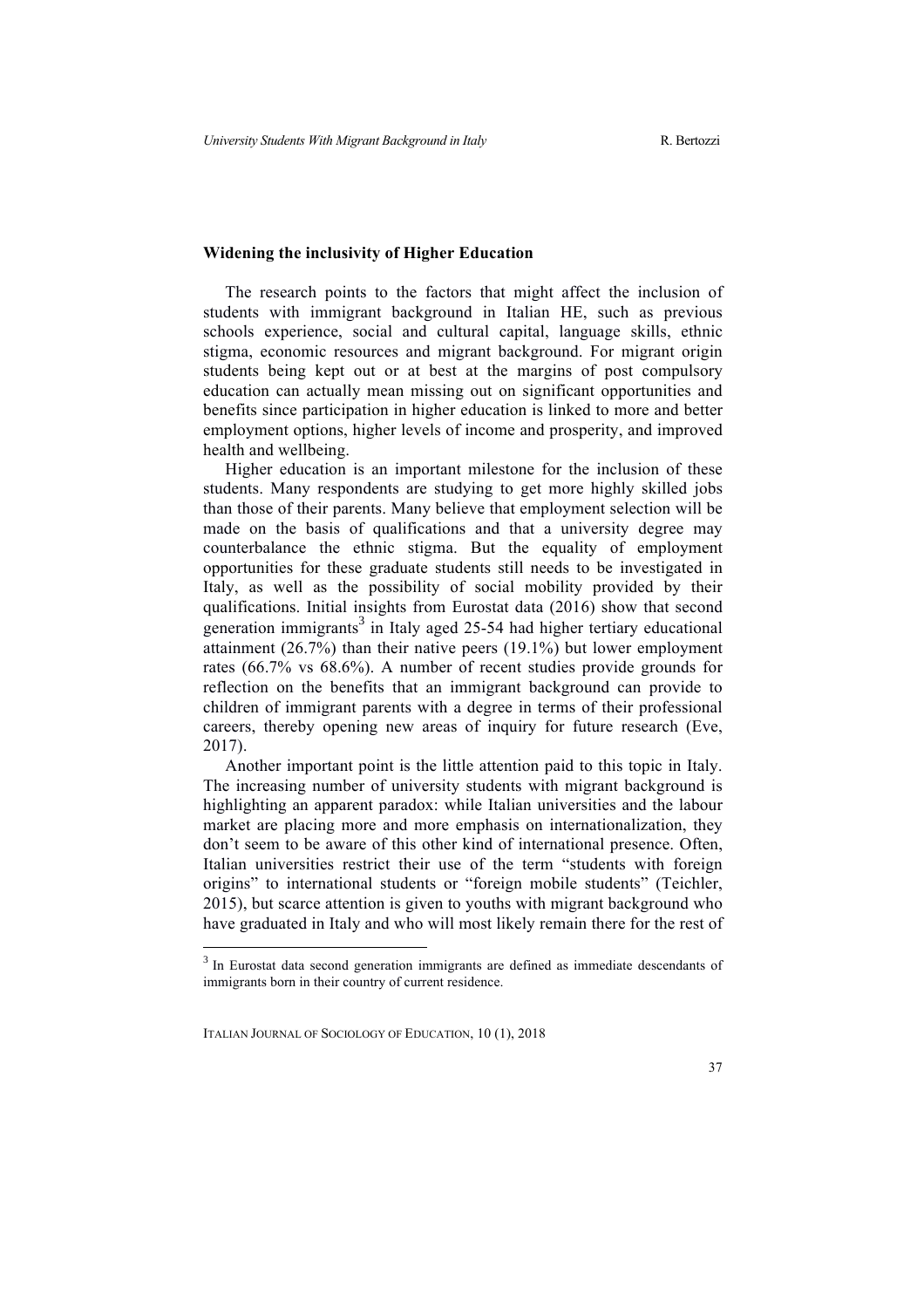their lives. As Lagomarsino & Ravecca (2014) have pointed out, immigrant students are invisible at the university level, but the reason for this remains unclear: is it because they are well integrated or because the HE institutions are unaware of their needs? Again, international students have different services available (such as language courses, Erasmus contact persons, housing provision etc.), while immigrant students don't, and this could be a sign of inclusion (because they have the same services as natives) but also a problem for those needing focused support due to their migrant background or weak family capital. The issue has to do with Higher Education policies aimed at promoting immigrant students' access to university.

Looking across Europe, there are several examples of policies tackling this question – although they tend to be regional and local rather than national policies – as well as studies evaluating them. The UK policy of widening participation is a well known national approach that aims to encourage students from low socioeconomic backgrounds to participate in higher education. The significant impact of this policy in 1990s was to increase the numbers of ethnic minority students applying for and starting university degrees (Singh, 2011). Although widening participation policies were designed to increase opportunities for underrepresented groups to benefit from higher education, researchers proved that the main focus of the universities was on recruiting students and less on supporting them during their university careers (Singh, 2011; Camilleri & Proli, 2013).

If we also look at other countries, we can identify 'access' as the main focus of many institutional policies. The ways in which improving access is implemented across Europe are very different. We have activities focusing on cooperation between schools and higher education institutions to ensure students' motivation to progress, as well as reduced attendance fees or income-contingent grants for students from low socioeconomic groups. But we also have mentoring projects in which university students act as mentors to secondary students in order to provide support in preparing for their final exams and in their choice of career. The majority of these programmes support the participation of disadvantaged groups in HE, without targeting exclusively students from ethnic minorities (Guerin, 2014; Osborne, 2003). However, these programmes are interesting for their impact on immigrant student participation in HE.

In our analysis we have seen the gap between immigrant and Italian graduates in the transition rate and this holds true especially for students with academic diplomas (even if this finding needs to be explored). In that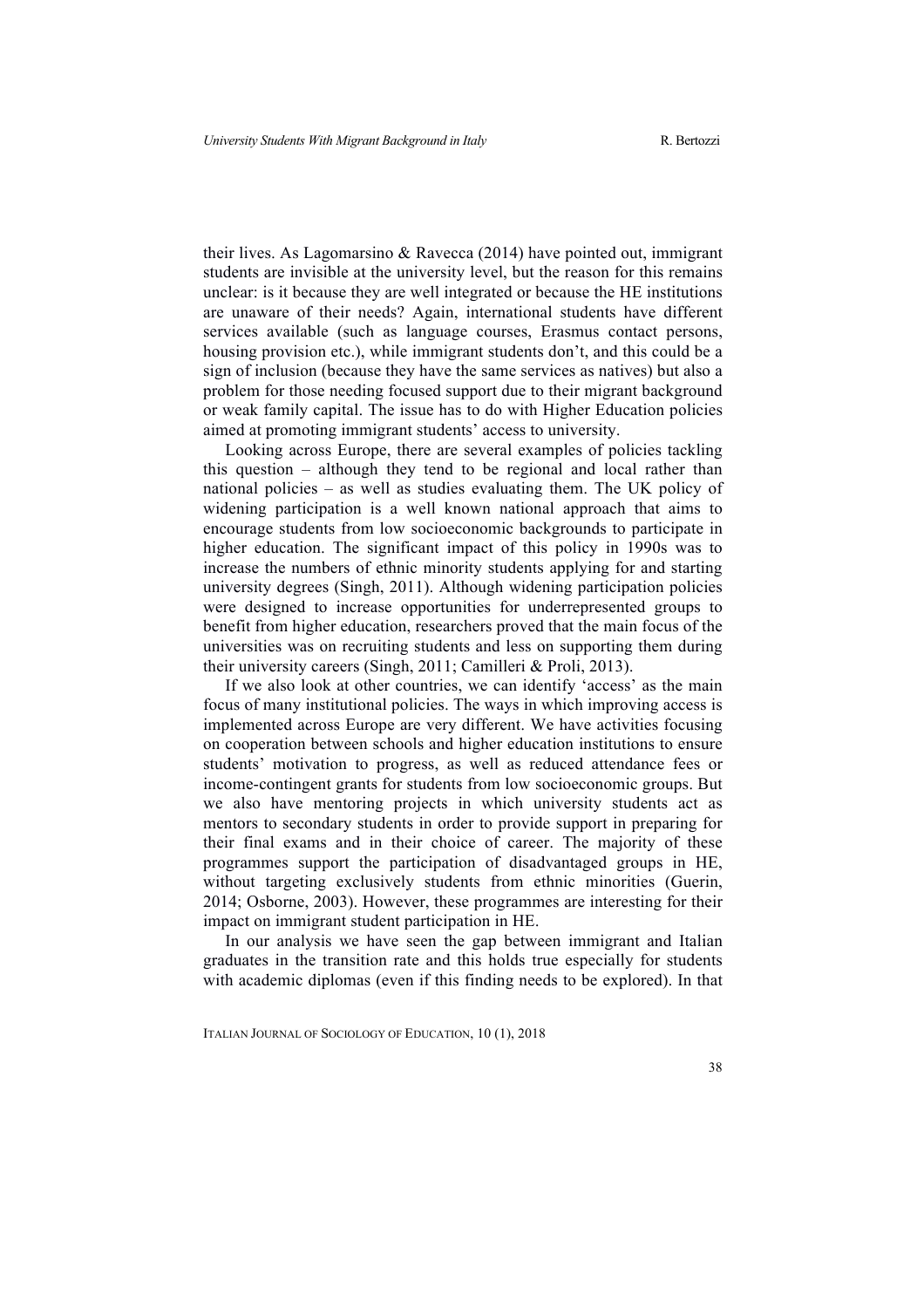sense, institutional policies that are more oriented towards widening access to university could take into greater consideration the obstacles and information bias<sup>4</sup> of students with an immigrant background, introducing greater cooperation between schools and universities, as well as between secondary school students and university students.

Another important policy area is the support of student success during their educational career. The most common projects in this field are mentoring initiatives (Schneller, 2013; Camilleri & Proli, 2013; Guerin, 2014). For example, in Germany there are different projects run by different universities that focus on one-to-one mentoring initiatives and match new university students from immigrant background with experienced students. They are grouped by subject area and work together through workshops, personal counselling, language training and support in academic work. Fewer projects take advantage of these students' multilingualism by offering courses in their mother tongue and support in German as second language.

Other strategies are focused on making the learning experiences of students more inclusive, through inclusive and internationalized curricula that give students the skills to operate in cross-cultural contexts and use the experience of immigrant students for the benefit of all.

Another initiative is to support race equality in university practices by developing toolkits for academic staff or guidelines and better staff training, in order to raise awareness among university professors and office workers.

The focus on the organizational changes required in higher education institutions in order to achieve a more inclusive policy highlights two dimensions (Berry & Loke, 2011): institutional-level change (institutional policy, strategy at the national or local level) and individual-level change (which means targeting attitudes, awareness, knowledge, perceptions of individuals).

Whatever the policy, all the analyses stress the importance of planning actions and support mechanisms for students with an immigrant background in a sensitive way, so as to not reinforce stigma. This means offering supportive activities for the benefit of all students known to be at

 <sup>4</sup> Abbiati & Barone (2012) investigate the role that information plays in students' postsecondary school choices, and show that there are systematic biases in the students' beliefs about costs, dropout issues and the usefulness of university studies.

ITALIAN JOURNAL OF SOCIOLOGY OF EDUCATION, 10 (1), 2018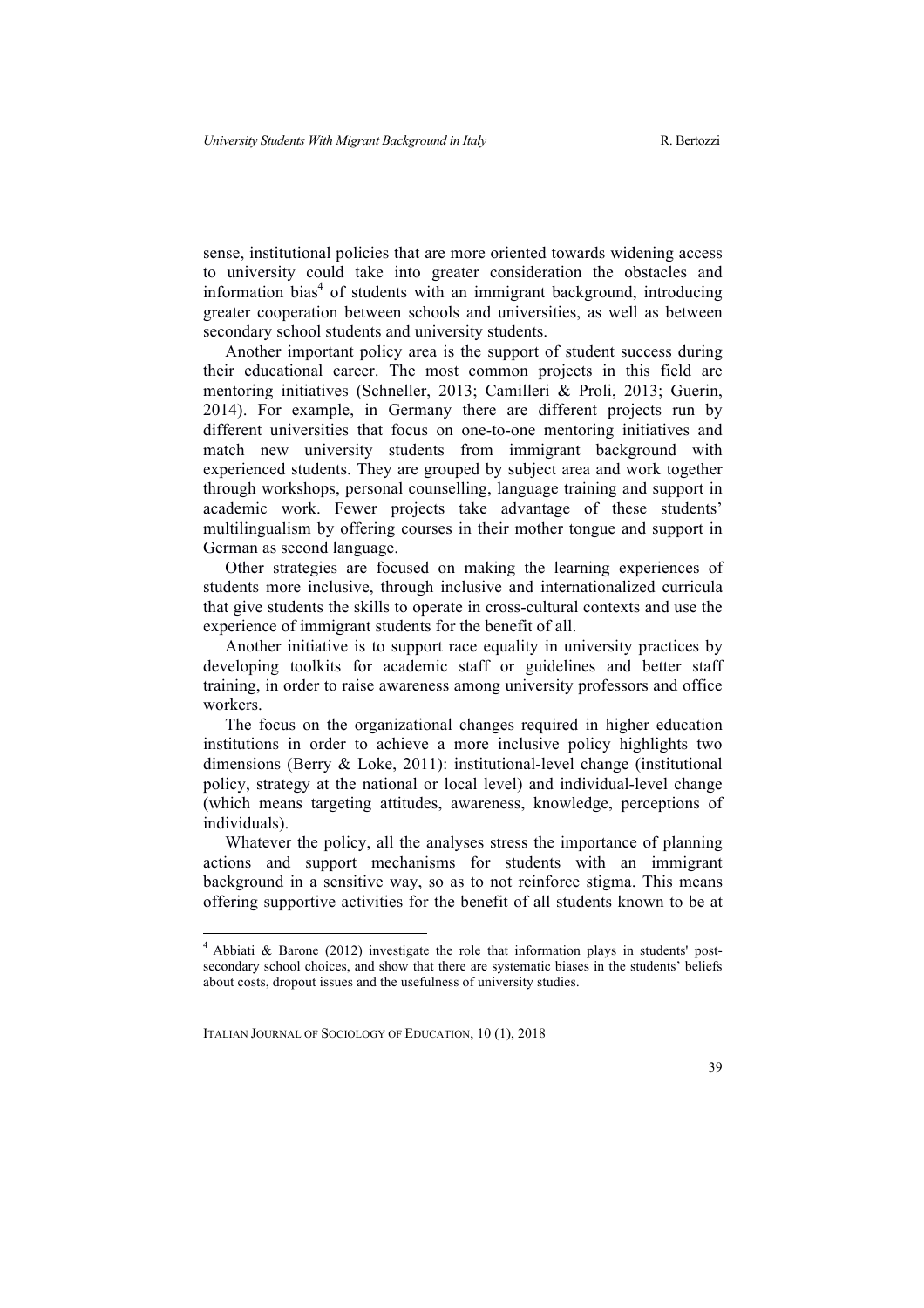risk rather than only targeting students with immigrant background (Singh, 2011; Schneller, 2013). At the same time, there is a need to recognize the specific challenges for these students and to find the adequate supports in order to ensure equal opportunities for all. This also seems to be a possible area of improvement for Italian HE institutions.

#### **References**

- Abbiati, G., & Barone, C. (2014). L'università conviene? Le rappresentazioni distorte degli studenti e il potenziale dell'orientamento. *RicercAzion*e, *6*(2), 177-191.
- Azzolini, D. (2011). A new form of educational inequality? What we know and what we still do not know about the immigrant-native gap in Italian schools. *Italian Journal of Sociology of Education*, *3*(1), 197-221. Retrieved from http://ijse.padovauniversitypress.it/2011/1/9
- Berry, J., & Loke, G. (2011). Improving the degree attainment of Black and minority ethnic students. Equality Challenge Unit. *The Higher Education Academy*, 33-34.
- Bertozzi, R. (2015). Le traiettorie scolastiche degli alunni con cittadinanza non italiana tra svantaggio e successo. In M. Santagati & V. Ongini (Eds). *Alunni con cittadinanza non italiana. Tra difficoltà e successi, Rapporto nazionale* A.s. 2013/2014. Quaderni Ismu, 1, 57-80.
- Bertozzi, R. (2016). Transizioni e scelte formative. Opportunità per gli allievi stranieri nelle diverse aree territoriali. In M. Santagati & V. Ongini (Eds), *Alunni con cittadinanza non italiana. La scuola multiculturale nei contesti locali.* A.s. 2014/15, Quaderni Ismu, 1, 81-108
- Boliver, V. (2006). *Social inequalities of access to higher status universities in the UK: the role of university admissions decisions*. Working Paper 2006-07, Department of Sociology, University of Oxford.
- Boudon, R. (1974). *Education, Opportunity, and Social Inequality*. New York: Wiley.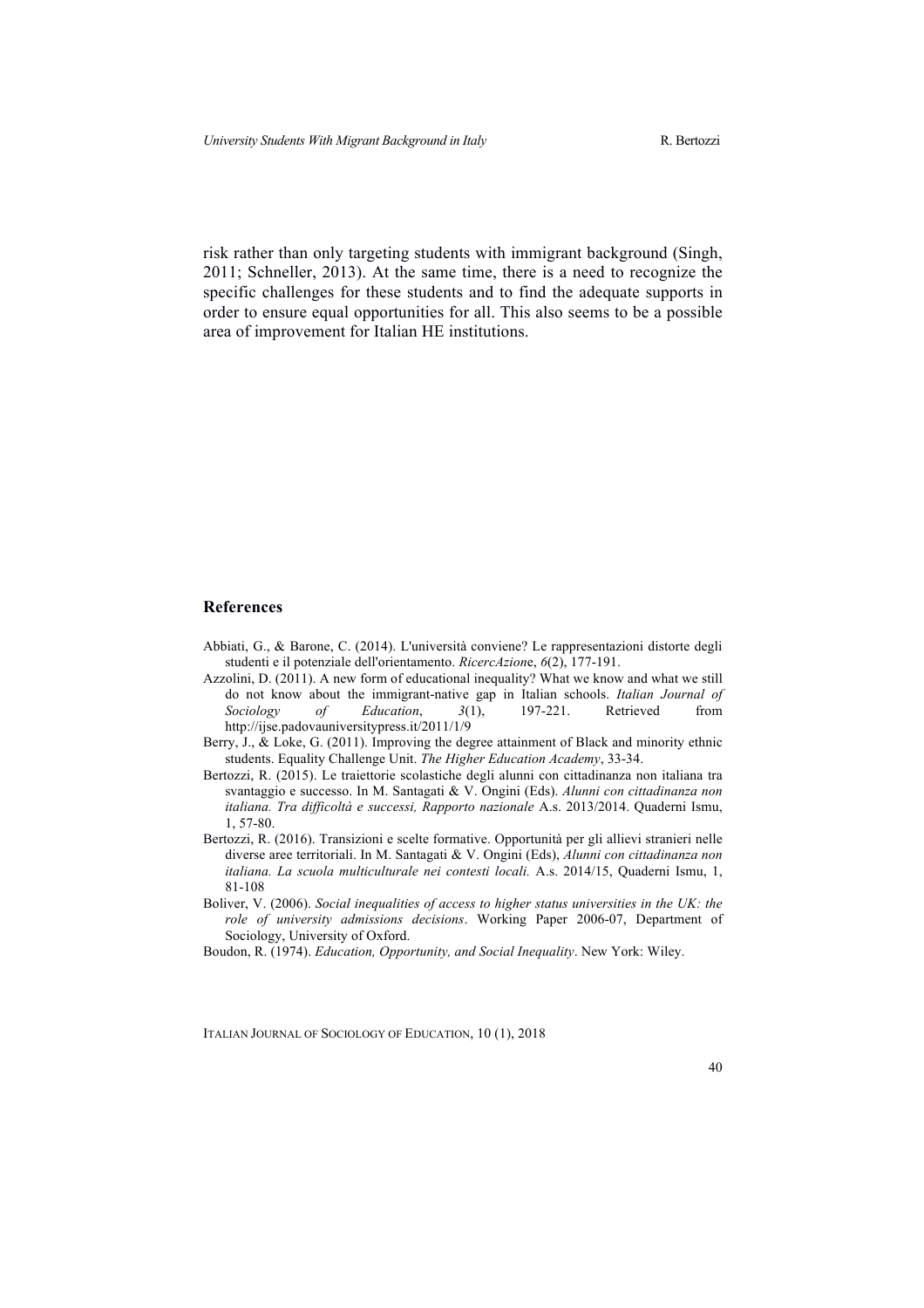- Camilleri, A. F., & Proli, D. (2013). Student with an immigrant background in Higher Education – The UK case. In A. F. Camilleri & K. Muhleck (Eds). *Evolving diversity II. Participation of students with an immigrant background in European Higher Education* (pp. 57-66). EquNet, Report 2, Menon Network.
- Ceravolo, F. A. (2016). *Cervelli in transito*. Roma: Carocci.
- Da Costa, A. F., & Lopes, J. T. (2011). The diverse pathways of higher education students: A sociological analysis on inequality, context and agency. *Portuguese Journal of Social Science*, *10*(1), 43-58.
- Crul, M. (2012). What is the best school integration context? School careers of the Turkish second generation in Europe. *MondiMigranti*, 2/2012, 7-25.
- Crul, M. (2013). Snakes and Ladders in Educational Systems: Access to Higher Education for Second-Generation Turks in Europe. *Journal of Ethnic and Migration Studies*, 39(9), 1383-1401.
- Crul, M., Schneider, J., Keskiner, E., & Lelie, F. (2017). The multiplier effect: how the accumulation of cultural and social capital explains steep upward social mobility of children of low-educated immigrants. *Ethnic and Racial Studies*, 40, 321-338. doi: 10.1080/01419870.2017.1245431
- Dahrendorf, R. (1981). *La libertà che cambia.* Roma-Bari: Laterza.
- Eurostat (2016). Second generation immigrants in the EU generally well integrated into the labour market, *News Release* 28 October 2016, Eurostat Press Office. Retrieved from http://ec.europa.eu/eurostat/publications/news-releases.
- Eve, M. (2017). Le carriere nella crisi. Le traiettorie dei giovani di origine straniera sono diverse? In P. Rebughini, E. Colombo, L. Leonini (Eds), *Giovani dentro la crisi*. Milano: Guerini.
- Griga, D. (2013). Factors influencing the chances of immigrant and non-immigrant groups to access Higher Education in the EU countries. In A.F., Camilleri, K., Muhleck (Eds), *Evolving diversity. Participation of students with an immigrant background in European Higher Education, EquNet,* Report, 2, Menon Network.
- Griga, D. (2014). Participation in Higher Education of Youths with a Migrant Background in Switzerland. *Swiss Journal of Sociology*, *40*(3), 379-400.
- Griga, D., & Hadjar, A. (2014). Migrant Background and Higher Education Participation in Europe: The Effect of the Educational Systems. *European Sociological Review*, *30*(3), 275-286 (online publication 2013). doi:10.1093/esr/jct031
- Guerin, B. (2014). *Breaking the cycle of disadvantage*. Rand Europe.
- Heath, A., & Brinbaum, Y. (2007). Explaining ethnic inequalities in educational attainment. *Ethnicities*, *7*(3), 291-204.
- Heath, A., & Brinbaum, Y. (2014). The Comparative Study of Ethnic Inequalities in Educational Careers. In A. Heath, & Y., Brinbaum (Eds), *Unequal Attainments: Ethnic educational inequalities in ten Western countries*. London: OUP/British Academy.
- Jackson, M., Jonsson, O. J., & Rudolphi, F. (2012). Ethnic Inequality in Choice-driven Education Systems. A Longitudinal Study of Performance and Choice in England and Sweden. *Sociology of Education*, *85*(2), 158-178.
- Kristen, C., & Granato, N. (2007). The educational attainment of the second generation in Germany. Social origins and ethnic inequality. *Ethnicities*, *7*(3), 343-366.
- Lagomarsino, F., & Ravecca, A. (2014). *Il passo seguente. I giovani di origine straniera all'università*. Milano: FrancoAngeli.